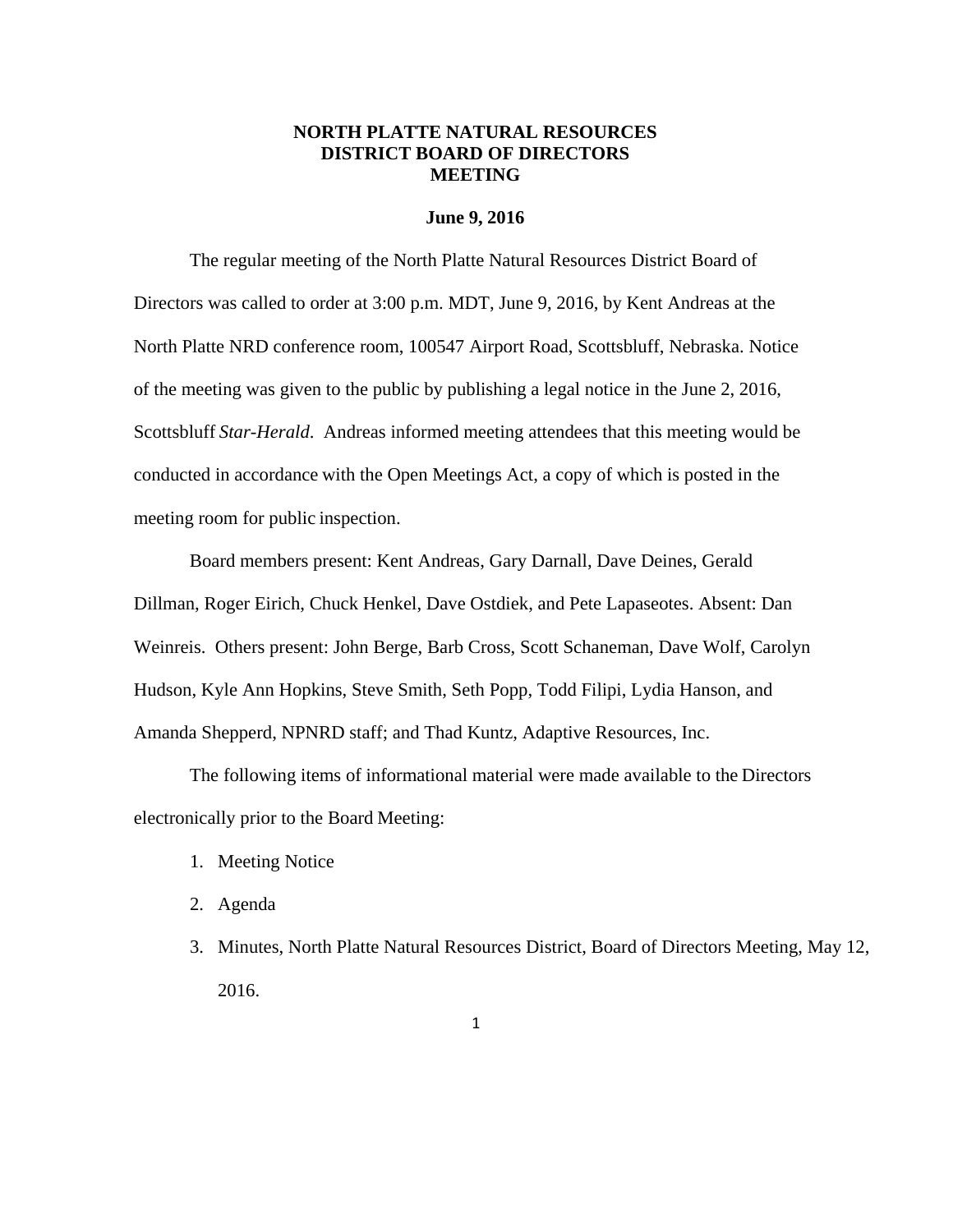4. Treasurer's Report (Preliminary)

The following items were provided to the Directors at the Board Meeting:

- 1. Agenda
- 2. Minutes, North Platte Natural Resources District, Board of Directors Meeting, May 12, 2016.
- 3. Treasurer's Report
- 4. Manager's Report
- 5. Data Access Monitoring Program (DAMP) Telemetry Project Status Update.
- 6. Western Water Use Management Modeling, Upcoming Modeling Extension & Update, by Thad Kuntz, Principal Hydrogeologist, Adaptive Resources Inc., June 2016.
- 7. North Platte NRD Excess Flows Diversions 2016, dated June 9, 2016.

# **3. Approval of Minutes of Previous Meetings**

The Board reviewed the minutes of the May 12, 2016, regular Board meeting.

### Moved by Henkel, seconded by Ostdiek, to approve the minutes of the May 12, 2016,

## regular Board meeting. Motion passed.

Ayes: Andreas, Darnall, Deines, Henkel, Lapaseotes, Ostdiek

Nay: None

Abstain: Dillman, Eirich

Absent: Weinreis

## **4. Treasurer's Report and Accounts Payable**

Dave Ostdiek reviewed the Treasurer's report with the Board. Moved by Darnall,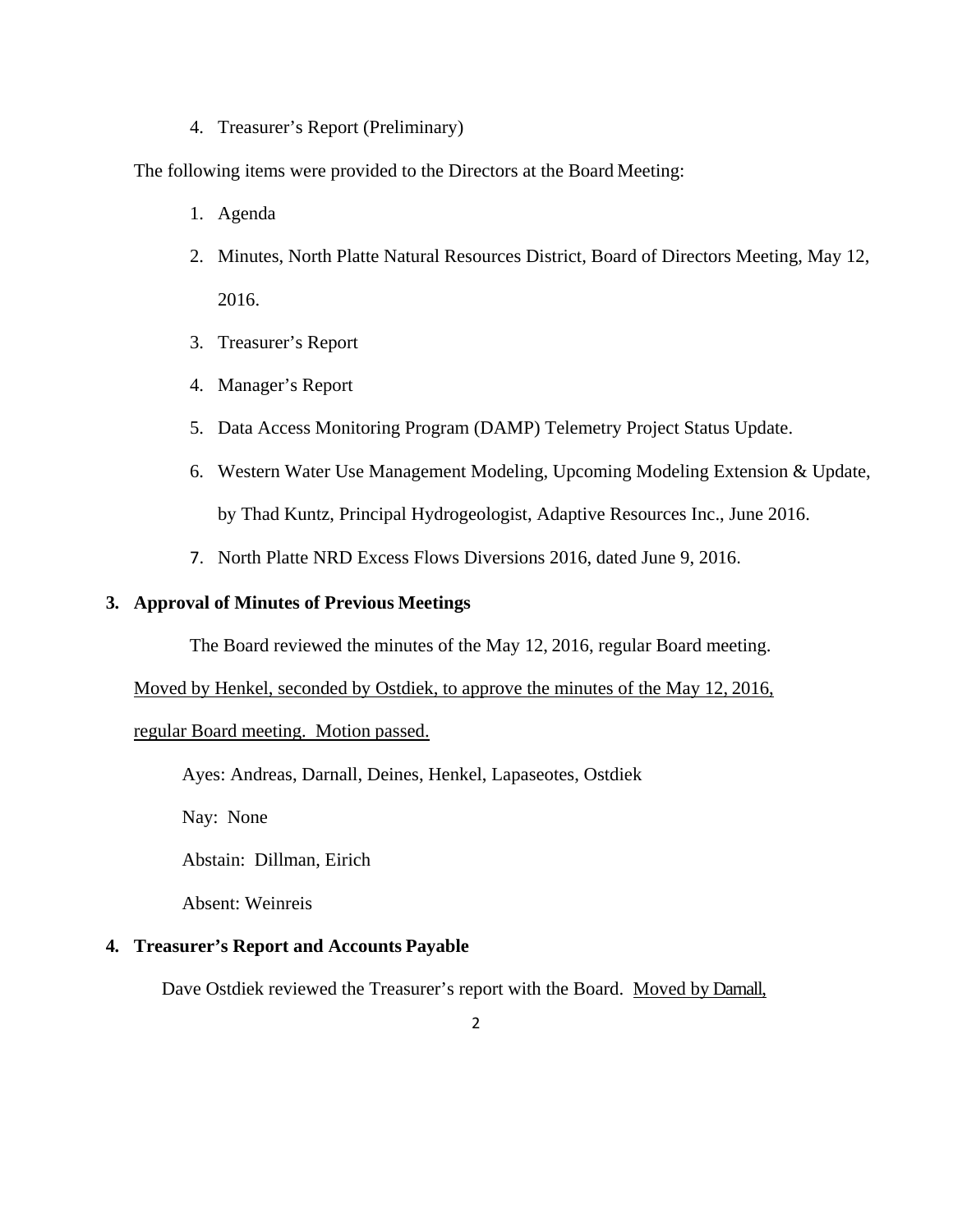seconded by Eirich, to accept the Treasurer's report and pay the bills as listed. Motion passed.

Ayes: Andreas, Darnall, Deines, Henkel, Lapaseotes, Ostdiek

Nay: None

Abstain: Dillman, Eirich

Absent: Weinreis

# **5. Comments from the Public**

There were no comments from the public.

# **6. Manager's Report**

Berge reported the District is nearly 100% complete with the staff requested budget for consideration by the budget committee. This request, as of this writing, results in about \$200,000 less property tax asking than did last fiscal year's budget. This is largely because of our enormous amount of grant awards over the past year, and includes some increases in budgeted expenditures for 10/30 and EPIC, budgeted expenses for excess flows, and some major capital improvements and purchases, including several vehicles. We are planning a Budget and Personnel Subcommittee meeting next week that will result in the recommendation to the full board. We are continuing to work on staff recommended rules changes as discussed with the Water Resources Subcommittee and the District Operations Subcommittee and are looking forward to the scheduled meetings of both subcommittees upcoming. Our intent is still to hold rule hearings this fall.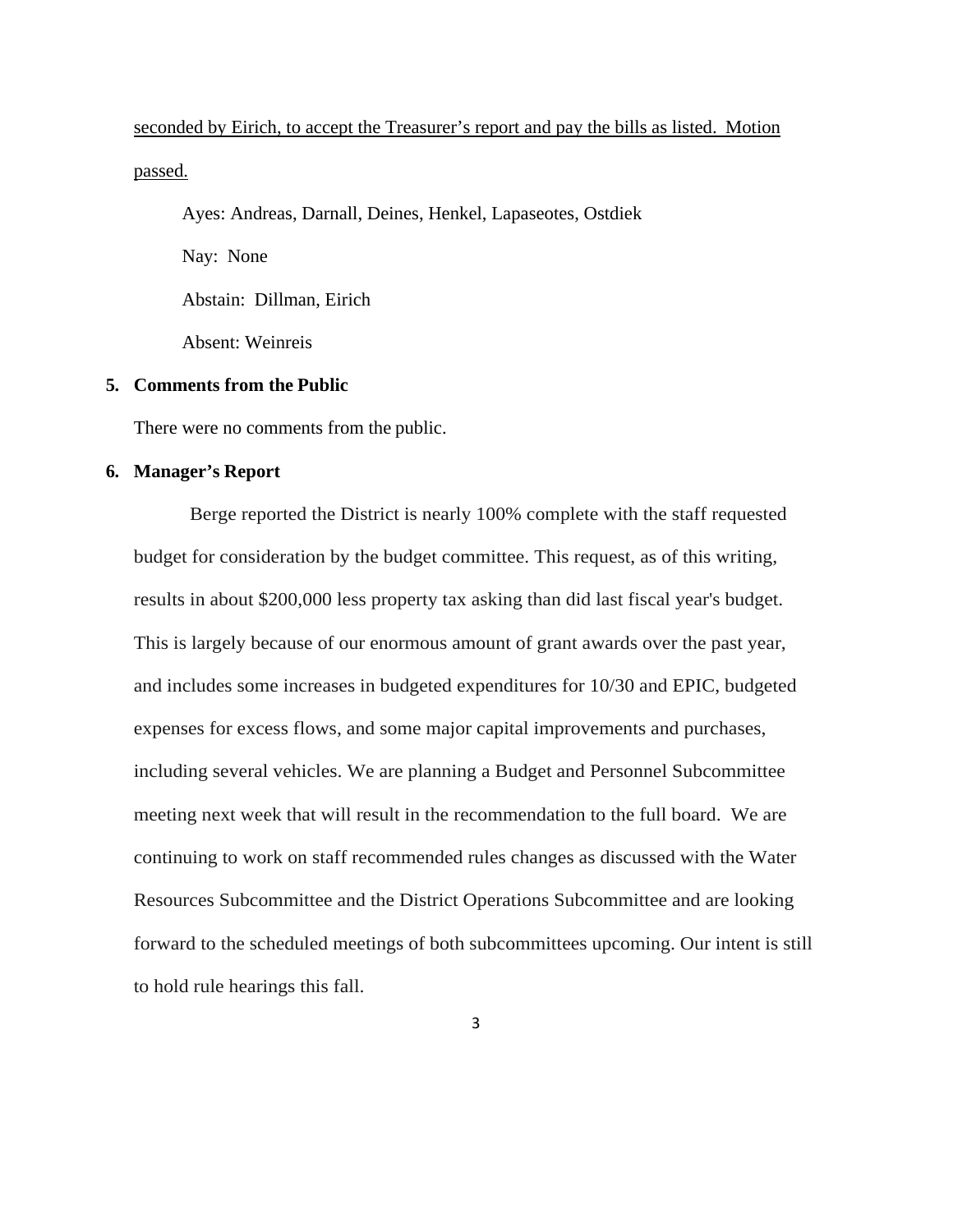Our insurance policies renew on July 1, and we have provided all of the requisite information to EMC/lnspro for that effort. Staff meetings will be moving from every other Friday to every other Tuesday to accommodate staff's summer weekend schedules. We are actively seeking quotes for the resurfacing of the parking lot and repairing of our sidewalk, and expect to get this work done in the next fiscal year. Amanda is joining our staff as a partnership employee with the Nebraska Forest Service. Amanda has served as an intern for the last year, and will be continuing her undergraduate studies at Oregon State Online while the NFS will reimburse us \$15,000 per year for services to that entity. Dave Wolf and Amy Seiler will share supervision of Amanda.

I have decided to forgo an application for the WSF "big fund" for water sustainability projects given our staff being stretched thin with three major grant funded projects at present. We will, however, be applying for some study money related to Soil Moisture Monitoring. We have been working with the other Upper Platte NRDs and DNR to revise a recent study that was conducted on the difference between Fully and Over Appropriated in the upper Platte. In our opinion, that study missed the mark wildly, and we are working on another scope of work to revise the numbers. In addition, I've been named to a small working group to define Fully Appropriated, as the definition is not spelled out in law, and the context of this definition is important in providing context to the resulting numbers.

Dave Christian, Dave Deines and I recently participated in the Annual Tour and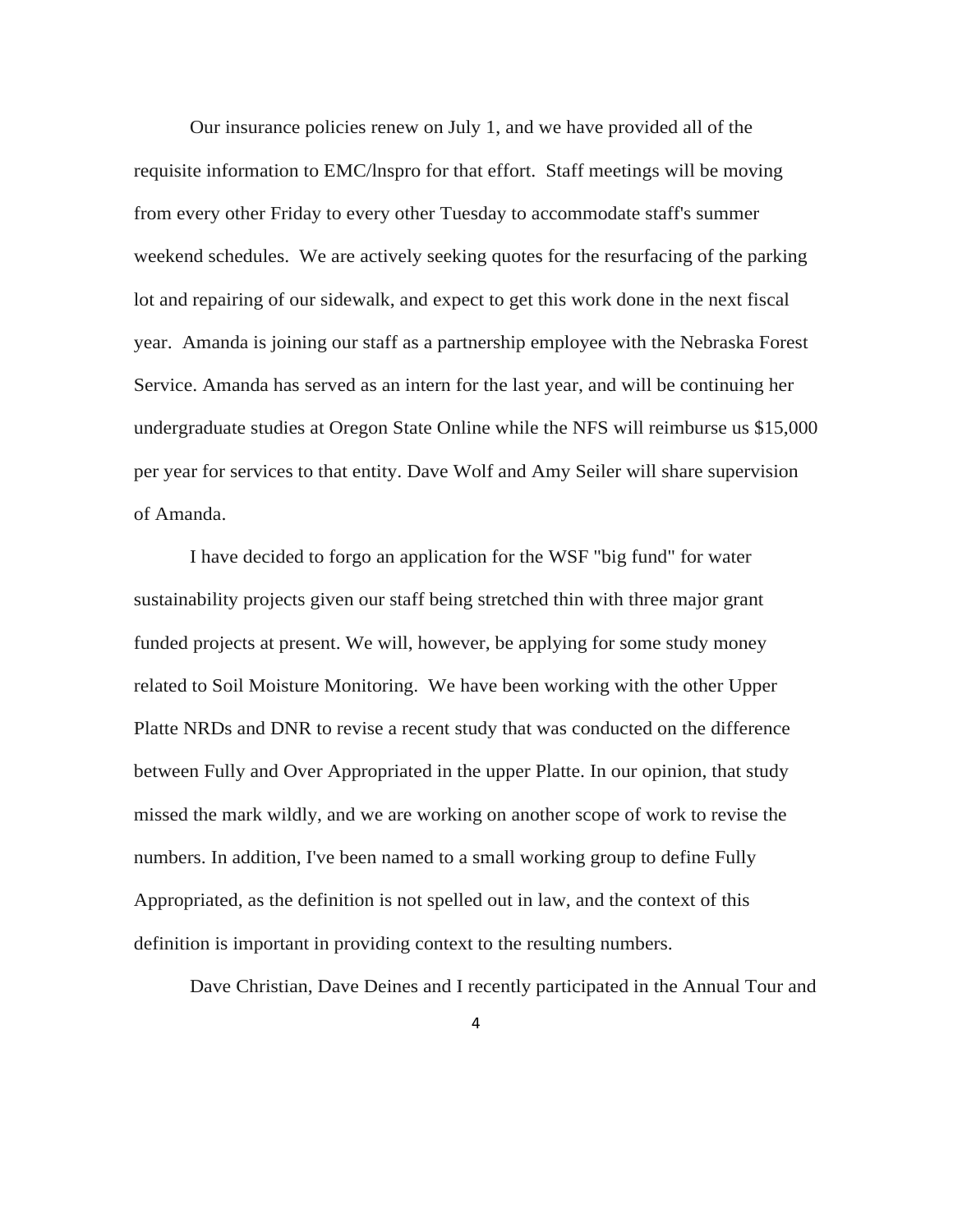Annual Meeting of the Permanent Maintenance Committee of the Gering Flood Control Project. We have budgeted \$26,000 for our portion of expenses related to our role on that committee. I remain Secretary of that Board. We will be travelling to the Basin Wide Annual Meeting and First Meeting of the Basin Wide Planning Process next week on June 15 and 16. In addition to our statutory stakeholders and those that we helped volunteer for that process, our Board Representative, Chuck Henkel will be joining Barb, Tracy and myself at that initial meeting. We will be working in parallel with the Basin Wide Planning process on our District Wide IMP to also be completed in the next couple of years. We are working on a coordination plan to ensure that both will be complete at the same time, and with minimal objections.

We received great news at our PBC meeting last week in that we will be receiving reimbursements totaling about \$1.9 million over fifteen years to reimburse the bulk of payments related to the Tighe and Hardt permanent retirements of groundwater. This is an enormous financial benefit because it will give us more money to leverage against future projects. Nearly two years ago Jeff Sprock and I demonstrated a mock-up of an agricultural mapping app that we were intending to make available to landowners in our NRD for planning purposes for their land use. Travis has taken up that project and we are currently working with Velosys, a GIS development company based in Seattle with representatives in Nebraska to refine the app. They are currently working on a scope of work to make those refinements to ensure that the management of ag lands and water is done more easily and effectively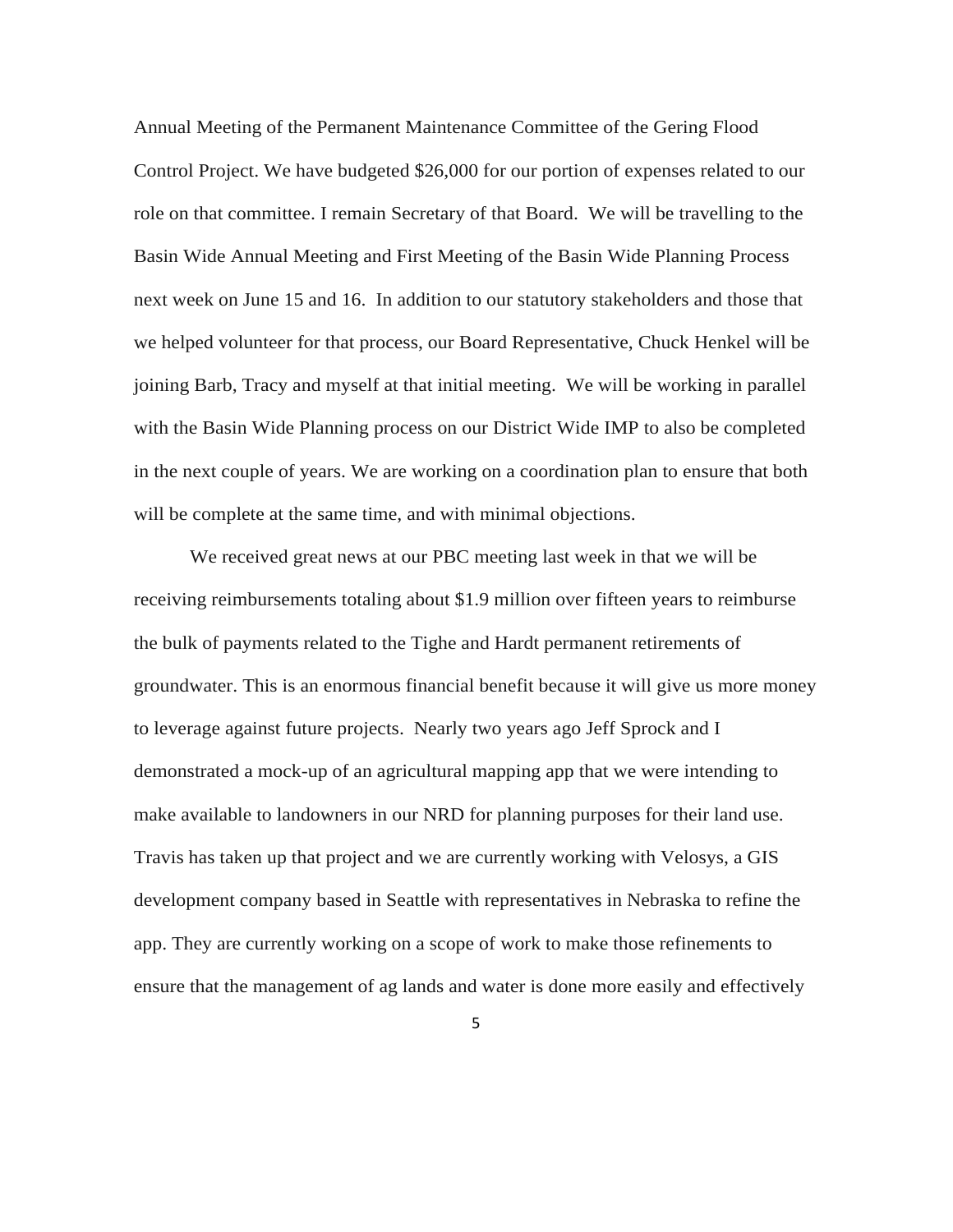and to provide an avenue for landowners to access NRD documentation for their specific properties. We will be working with landowners to ensure we are providing services that they need and have requested. This will likely be a fee for use service to ensure that revenues help offset costs.

Work continues in earnest on our Drought Tournament, generally slated for later this fall. We continue to work with the National Drought Mitigation Center and the University of Nebraska-Lincoln on this planning process. We are in very preliminary talks with the University of Nebraska-Lincoln Panhandle Research and Extension Center on hosting a Water Summit in Scottsbluff in the Winter. This would be similar to the meetings that Dean Yonts used to hold many years ago in the area. I am serving on a working group with representatives from the community to develop a discussion related to resource conservation and climate. This project is funded by the Nebraska Conservation Education Fund and the Nebraska Humanities Council.

Kevin Adams and I briefed Congressman Smith and his entire staff - from both Washington and Nebraska on the excess flows efforts that we were involved in. I attended the NRD Manager's meeting in Ord earlier this week. These are important opportunities for NRD managers to compare notes. I will be in Yellowstone and the Grand Tetons June 17-2sth and will not be reachable, at all.

### **7. Presentation on Data Access Monitoring Program (DAMP) Telemetry Project**

Seth Popp updated the Board on the Damp Project. They received the first shipment on May  $24<sup>th</sup>$ , and after some training, started installing on June  $1<sup>st</sup>$ . Popp showed the Board how the desktop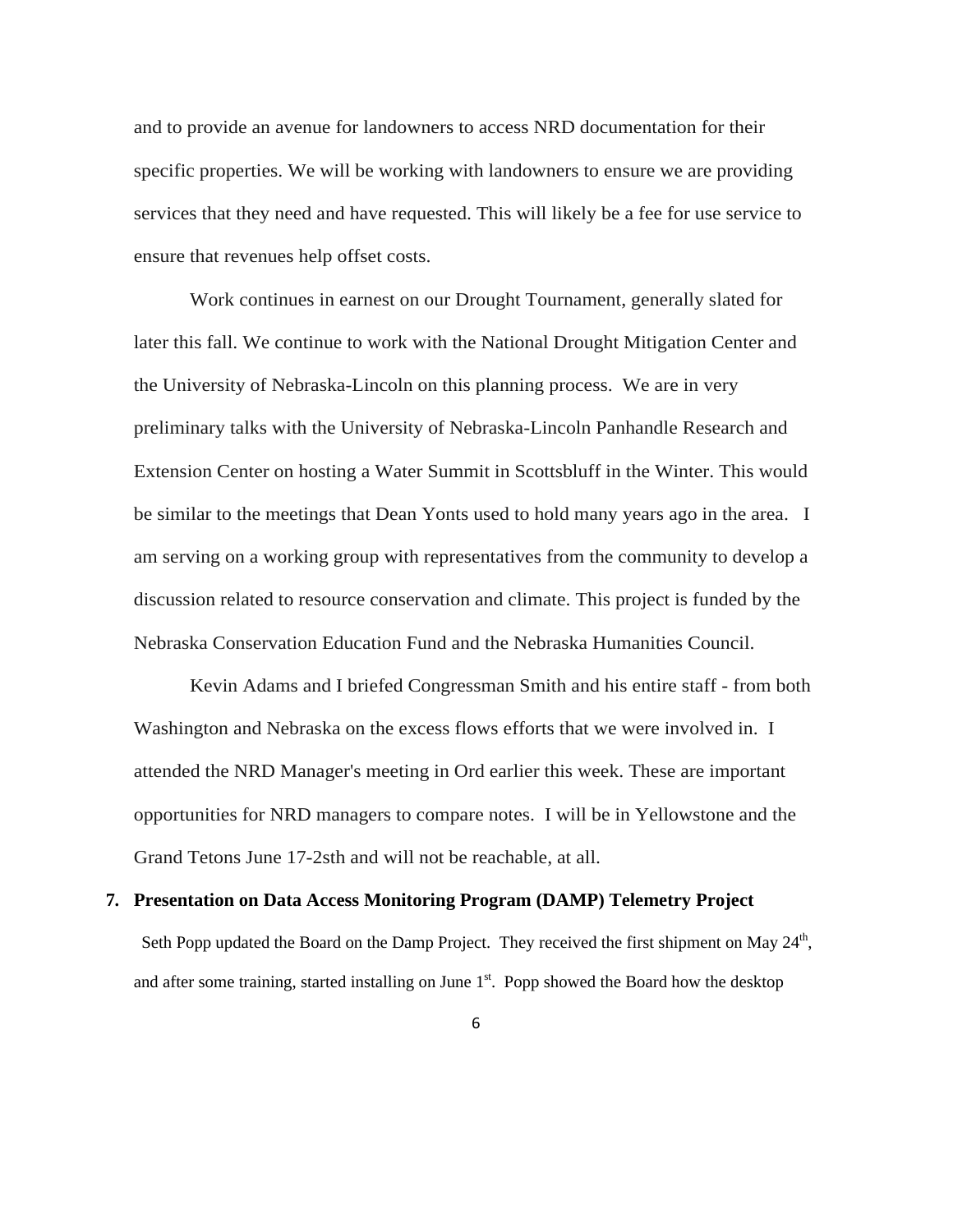would work and provided some lesson learned. He also provided an outlook for phases 1.5 and 2. As of June  $7<sup>th</sup>$ , 85 units had been installed.

# **8. Western Water Use Management Model Task Schedule Update**

Thad Kuntz updated the Board on task schedule for the model. The model tasks include: peer review of the model, creating analyses easy buttons, moving model to a bigger server, updating the various models with the WWUMM, and other similar tasks. The South Platte NRD applied for and were approved for a Water Stainability Fund Grant to help fund a portion of these tasks.

#### **9. Presentation on Water Sustainability Fund Project**

The District was awarded \$900,000 from the WSF to retire 1000 acres of ground water only acres. The District will match \$600,000. The target acres will be in the high depletion areas in both the North Platte Valley and Pumpkin Creek and will be distributed throughout the different counties to lessen the property tax implications of taking irrigated land out of production.

### **10. Flow meters in the Fully Appropriated Areas of the District Update**

Berge reported that the District is using three different funding sources to offer cost-share on flow meters. We have around 200 meters installed/obligated and more are coming in. There are a total of about 390 flow meters in the Fully Appropriated area. Staff have started the process of asking for an extension on the Bureau of Reclamation Water Smart Grant, if we need it. The board will be updated on the progress.

## **11. Excess Flows update**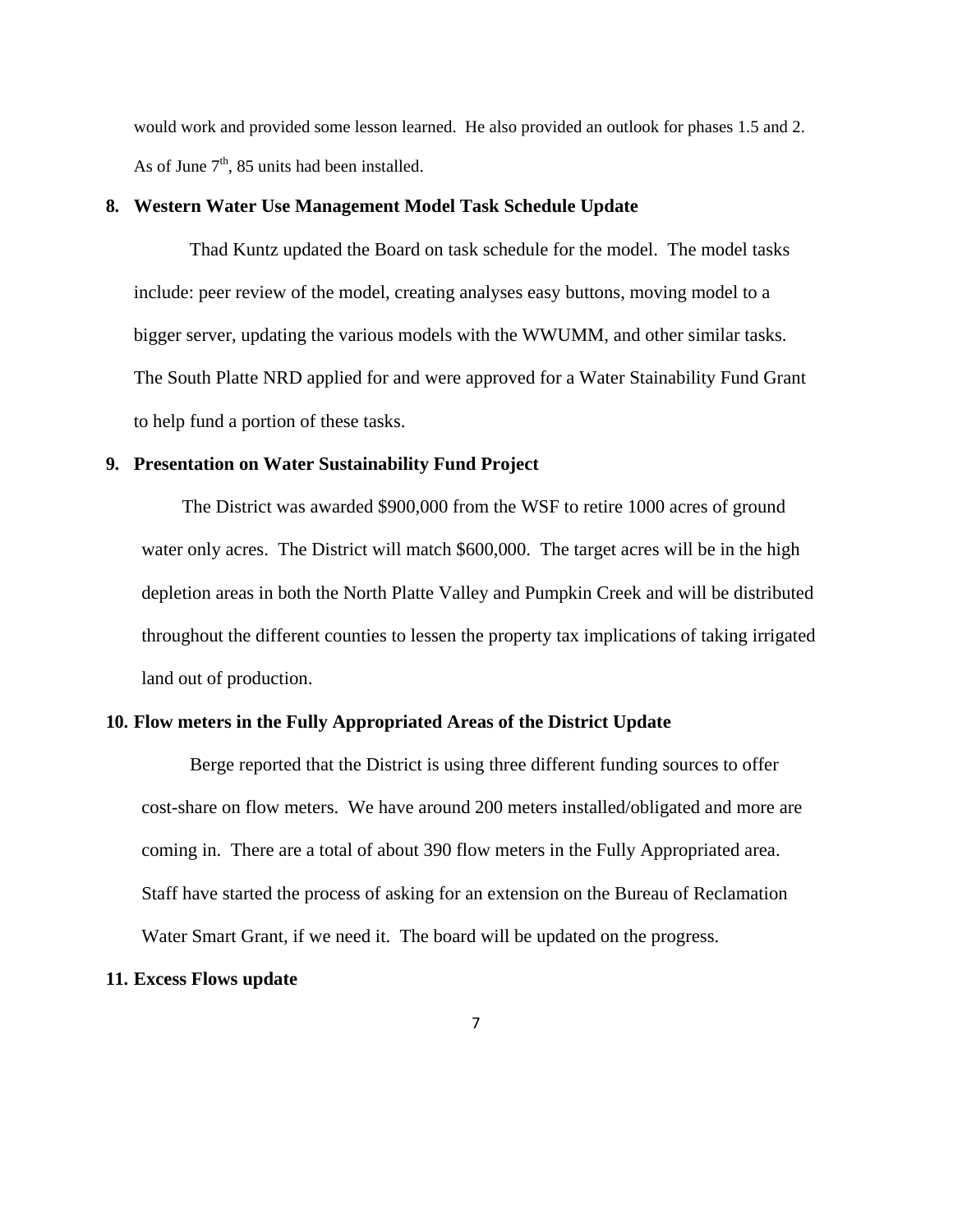Berge reported that the District has contracted with surface water interests on excess flows. The agreements are long term agreements (five years). The District has budgeted \$160,000, but will probably only spend \$60,000 - \$70,000.

# **13. Consideration of EPIC and 10/30 Payments Pending Title Search Results**

 Staff have received very limited applications for the EPIC and 10/30 programs. The payments for the application we have received totals about \$42,000, and staff recommends the Board approve the contracts pending the title search. The scoring was based upon the rules approved by the board. Moved by Eirich, seconded by Dillman, to approve the contracts for the EPIC and 10/30 programs pending the title searches. Motion passed.

Ayes: Andreas, Darnall, Deines, Dillman, Eirich, Henkel, Lapaseotes, Ostdiek Nay: None

Abstain: None

Absent: Weinreis

# **14. Staff Spotlight: Steve Smith**

Steve Smith moved to Scottsbluff from Lincoln, and before that, he was in the Army for five years. He got his degree in finance, but wanted to be outside. He went back to school, graduated, and started working for Game and Parks and U.S. Fish and Wildlife. He started with the NRD about a month ago.

# **14. Adjourn**

Moved by Dillman, seconded by Ostdiek, to adjourn at 4:00 p.m., MDT. Motion